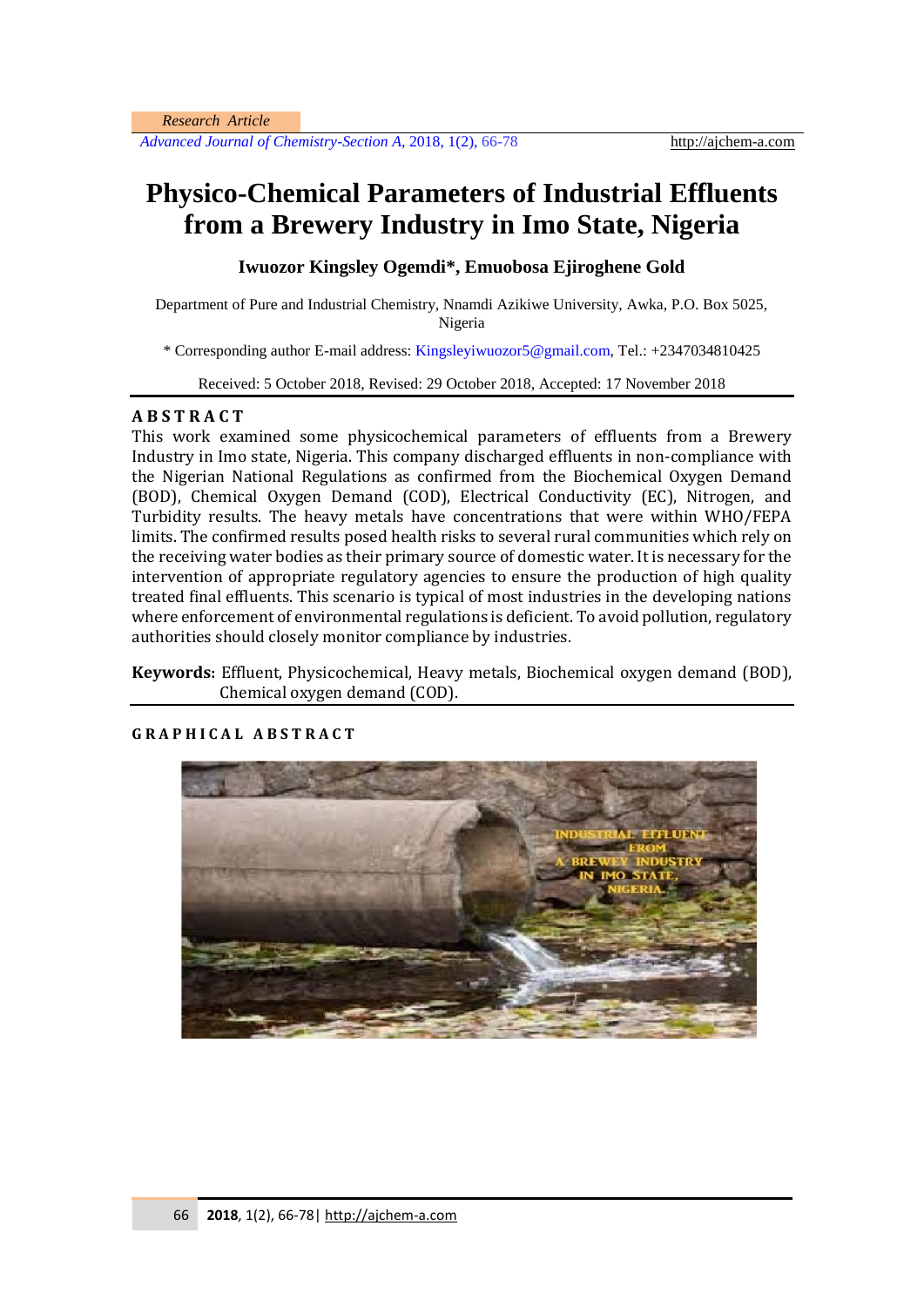#### **1. Introduction**

Rivers, lakes and other water bodies serve as a cheap source of effluent disposal by most industries especially in the developing nations [1]. Unarguably, these effluents which are mainly composed of waste water from washing and cooling processes, fluids from machine leakages, reagents and various chemicals, frictionally generated metal particles, scraps, bacteria, grease, heat, dust, minerals and organic matter, especially, when they find their way into rivers. In this sense, they pose serious threats to the aquatic life, plants, animals and human beings that are at the peak of the food chain. Heavy metals like lead are very poisonous; compounds like nitrates when in high concentration are very toxic especially to babies  $[2, 3]$ .

There is therefore a serious need to carry out a research to find out the elements and compounds present in the effluents of Brewery Industries. The results of the analysis of these effluents will reveal the presence and concentrations of these pollutants. The contents and their concentrations will be compared with a reference standard and if found to be unsafe, recommendations will be made on the proper way of disposing the effluent such that it will not be harmful to life [4].

The term effluent can be defined as liquid

waste flowing out of a factory, farm, commercial establishment, or a household into a water body such as a river, lake, or lagoon. In various under-developed countries, untreated sewage and industrial effluents are utilized for the cultivation of crops and vegetables. It is a common practice in Nigeria where farmers suppose it to be a source of irrigation and nutrients for cultivation while administrators assume it as a low cost method of disposal  $[4, 5]$ .

Environmental pollution is one of the chief causes of sickness in our society. Industrial effluents unfortunately have their final destinations in streams, which serve as the main source of water supply to most rural communities. There is need to monitor the effluents discharged by industries to ensure that they comply with regulatory standards.

Effluents are classified by their origin as;

- a. Domestic or municipal sewage
- b. Atmospheric (rain) run-off
- c. Industrial effluent

**Municipal Sewage:** This consists of water containing food wastes, various washing and laundry wastes, water from lavatories and bath, etc. The waste water is an unstable polydispersed system. The particles can be coarse and very fine and the composition of municipal sewage is relatively constant. All the pollutants are mostly organic of vegetable and animal origin. Inorganic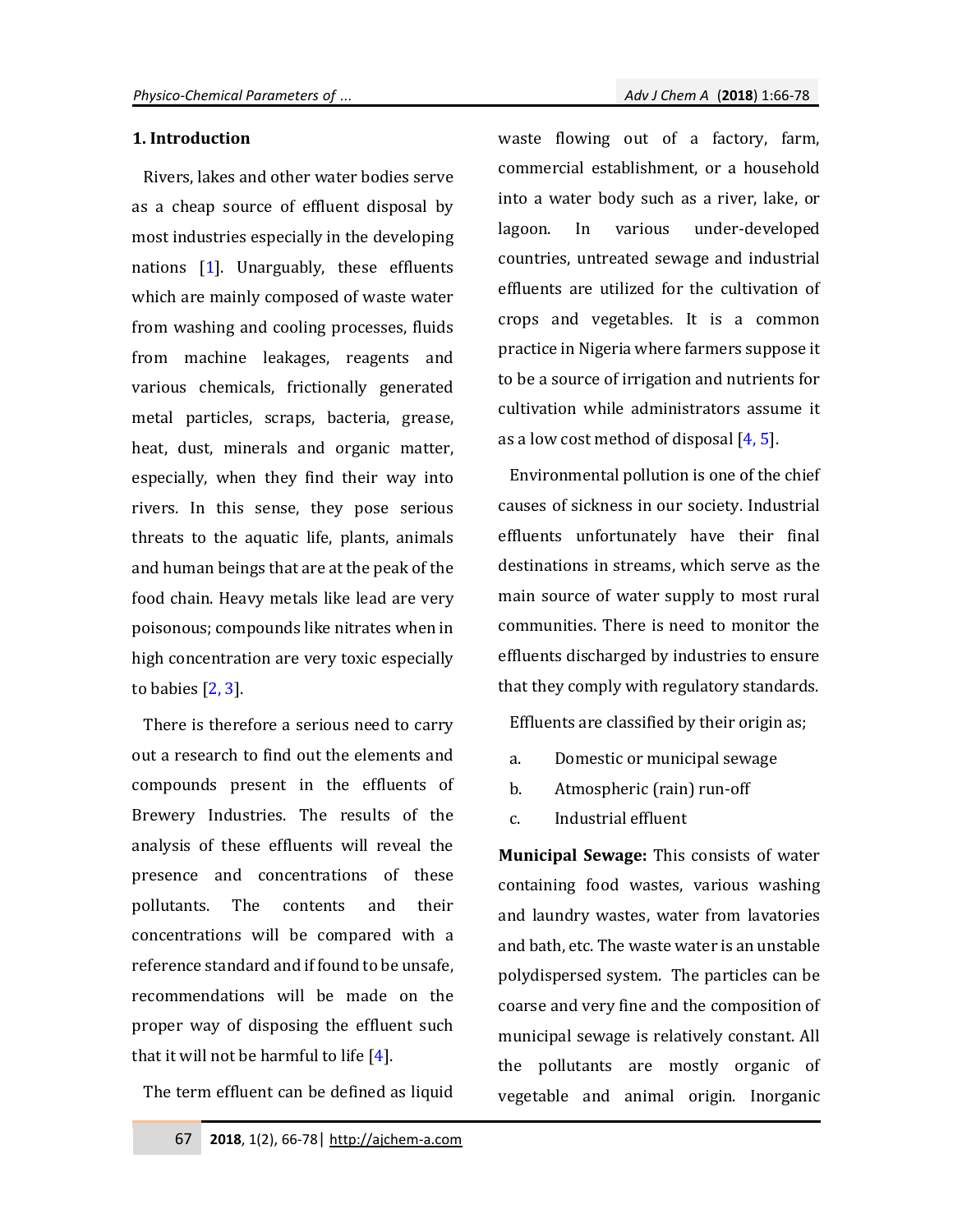impurities are sand, clay, mineral salt, *etc*. the effluents are dangerous with respect to epidemic diseases of animals and man because, in addition to saprophytic, they contain the most pathogenic organisms infesting man [5].

**Run-Off:** These are due to atmospheric precipitation *i.e*., due to rains, snow, street washing, etc. Atmospheric precipitation is polluted with organic and mineral substances contained in the air and on the surface of various ground objects [5].

**Industrial Effluent:** This originates from industrial enterprises where water is used for various processes and also for washing and rinsing of various machines and equipment [5].

Every industry produces its own characteristic process wastes, as a result of many operations such as washing operations, washing of raw materials, formation of intermediate and final products, *etc*. [6]. The waste water from washing usually contains small quantity of the process material which impacts the characteristic to the process water. These process wastes are generally of three types:

**Inorganic Process Wastes:** The effluents from chemical manufacturing industries, *etc*. contain inorganic process wastes. The inorganic waste does not pose much biological problems other than toxicity when combined with organic waste. They can create problems of the disposal of the organic wastes.

**Organic Process Waste:** These are waste water from food processing industries, dairies, breweries, textile mills and organic chemicals manufacturing industries. The major pollution problem from industrial waste lies in the disposal of the organic process wastes.

**Chemical Wastes:** Plants manufacturing acids, bases, detergents, explosives, dyes, insecticides, fertilizers and large number of other substances which are also used as raw materials for further manufacturing process contain chemical wastes. Chemical processes vary widely according to the manufacturing methods which are responsible for these chemical wastes including sedimentation, flocculation, washing, filtering, evaporation, distillation, electrolysis, absorption, crystallization, *etc*.

Chemical wastes are usually characterized by acidic and basic materials, matter of high Biological Oxygen Demand, color and flammability, but low in suspended solid. Some chemical wastes require biological oxidation treatment methods such as trickling filters and activated sludge. For example, corn starch waste, mixed with domestic sewage can be treated by activated sludge or trickling filter method. Effluents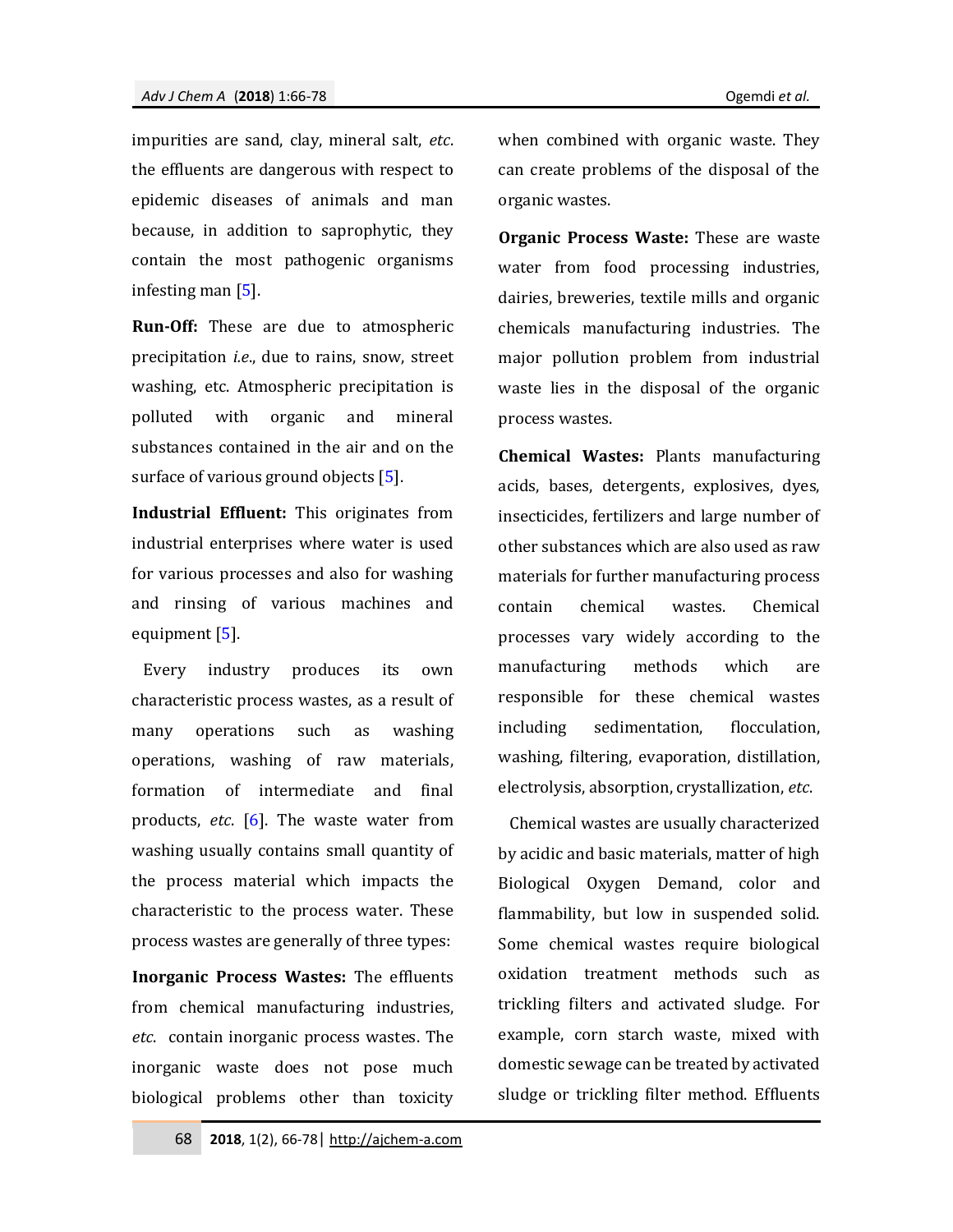when discharged immediately into the environment causes pollution of land or water. Therefore, it is necessary to treat effluent before discharging it into the environment [7, 8].

The aim of this study is to analyze the physicochemical compounds and metal concentrations in the effluents generated by a Brewery Industry in Imo state, Nigeria. The results from the analyses will be compared with reference standards to ascertain its compliance with regulatory standards.

## **2. Experimental**

#### **2.1. Collection of Sample**

The effluent samples were collected from the points of discharge of the company. 250 mL glass bottles were used to collect samples for COD and BOD while samples for the physicochemical parameters were collected with plastic bottles pre-cleaned by washing with non-ionic detergents and rinsed with tap water.

## **2.2. Experimental**

All field meters and equipment were checked and calibrated according to the manufacturer's specification. pH, temperature, transparency and depth were determined while on site. Other parameters including heavy metals were analyzed in the laboratory. pH was measured using Hanna model HI991300 pH meter, Heavy metal analysis was conducted using Varian AA 240 Atomic Absorption Spectrophotometer, Electrical Conductivity was measured using Lab Conductivity Meter Tester Model DDS-307, Total Dissolved Solids were measured using TDS meter test set 139 and nitrate was determined using a PD303 UV spectrophotometer.

## **2.3. General Procedure**

## **2.3.1 Determination of pH**

**Method:** pHwas measured by electrometric method using laboratory pH meter Hanna model HI991300.

### **Procedure**

i) The electrodes were rinsed with distilled water and blot dry.

ii) The pH electrodes were then rinsed a small beaker with a portion of the sample.

iii) Sufficient amount the sample was poured into a small beaker to allow the tips of the electrodes to be immersed to a depth of about 2 cm. The electrode was at least 1 cm away from the sides and bottom of the beaker.

iv) The temperature adjustment dial was set accordingly.

v) The pH meter was turned on and the pH of the sample recorded.

## **2.3.2 Determination of Electrical Conductivity**

Analysis was carried out according to American Public Health Association 2510 B guideline Model DDS-307.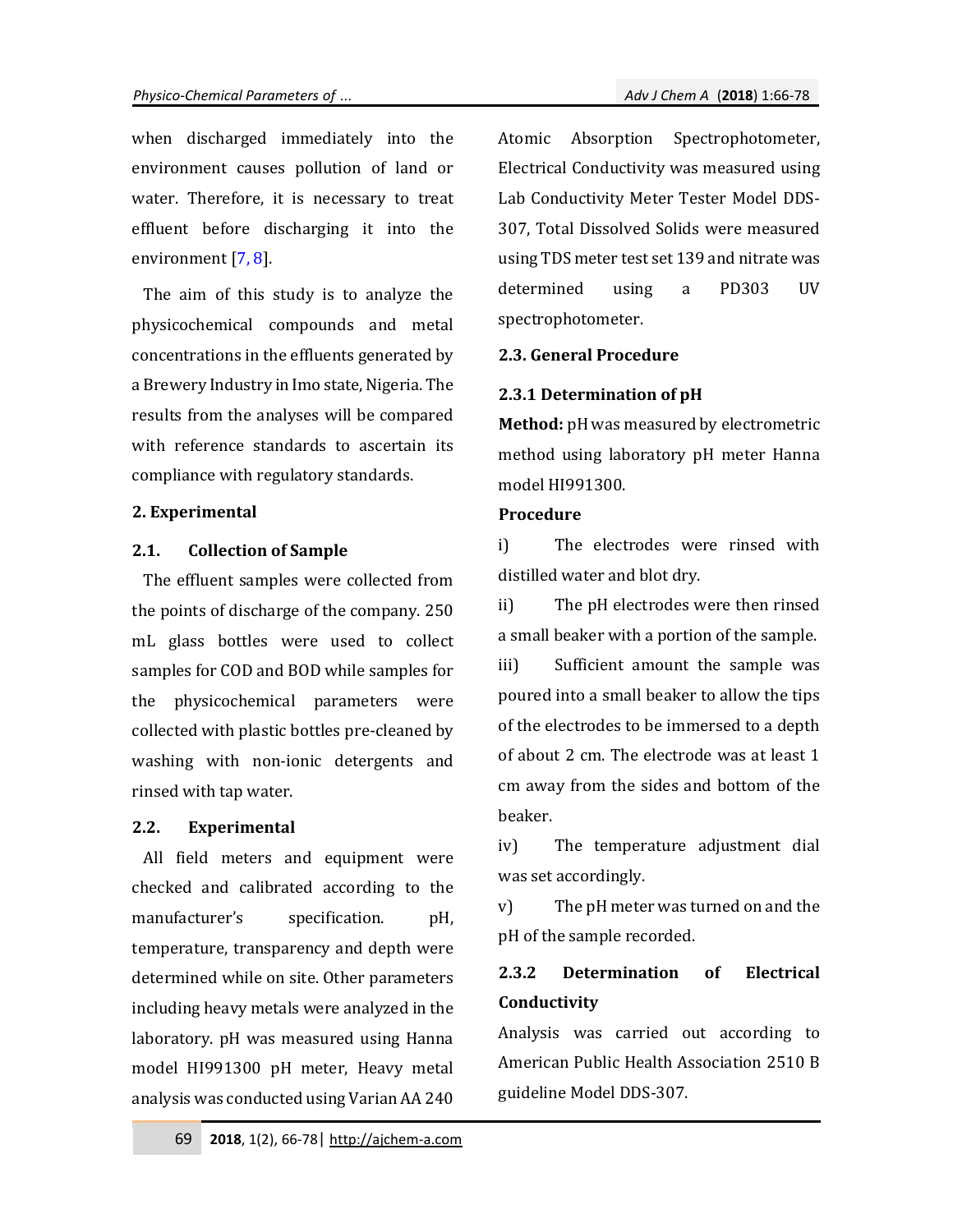#### **Procedure**

i) The conductivity cell was rinsed with at least three portions of the sample.

ii) The temperature of the sample was then adjusted to  $20 \pm 0.1$  °C.

iii) The conductivity cell containing the electrodes was immersed in sufficient volume of the sample

iv) The conductivity meter was turned on and the conductivity of the sample was recorded.

## **2.3.3 Determination of Total Dissolved Solids (Tds)**

Method: The total dissolved solids was determined using APHA 2510 A TDS 139 tester [9].

The fiber filter disc was prepared by placing it, wrinkled side up in the filtration apparatus. Vacuum was applied and the disc was washed with three successive 20 mL washings of distilled water. A clean evaporating dish was heated to  $180 \pm 2$  °C in an oven for one hour, cooled and stored in a desiccator until needed. It was weighed immediately before use. A sample volume was chosen to yield between 2.5-200 mg dried residue. 50 mL of the well-mixed sample was filtered through the glass-fiber filter and it was washed with three successive 10 mL volumes of distilled water, allowing complete draining between washings. Suction was continually applied for about three minutes after filtration was complete.

Filtrate was transferred to a weighed evaporating dish and evaporated to dryness on a steam bath. The evaporating dish was finally dried for at least one hour in an oven at  $180 \pm 2$  °C, cooled in a desiccator to and was weighed.

Calculation:

$$
TDS = \frac{(A - B) * 10^3 (mg/L)}{\text{Sample Volume}(mL)}
$$

Where  $A = weight of  $dist + solid$  (mg)$ 

B = Weight of dish before use (mg)

## **2.3.4 Determination of Water Hardness**

**Method:** Hardness was measured using standard analytical method of APHA [9].

## **Procedure**

50 cm3 of the water sample was introduced into a beaker and 1 cm<sup>3</sup> buffer solution of NH<sup>3</sup> added. Three drops of solocrome Black T indicator was also added and the solution swirled properly. The mixture was titrated with 0.01 EDTA solution until it changed from wine red to pure blue with no bluish tinge remaining. The total hardness of the water sample was calculated.

Total hardness (mg/ $CaCO<sub>3</sub>$ )

= Volume of titrant ∗ 100 Volume of sample  $(cm^3)$ 

## **2.3.5 Determination of Nitrate**

**Method:** Nitrate was determined using a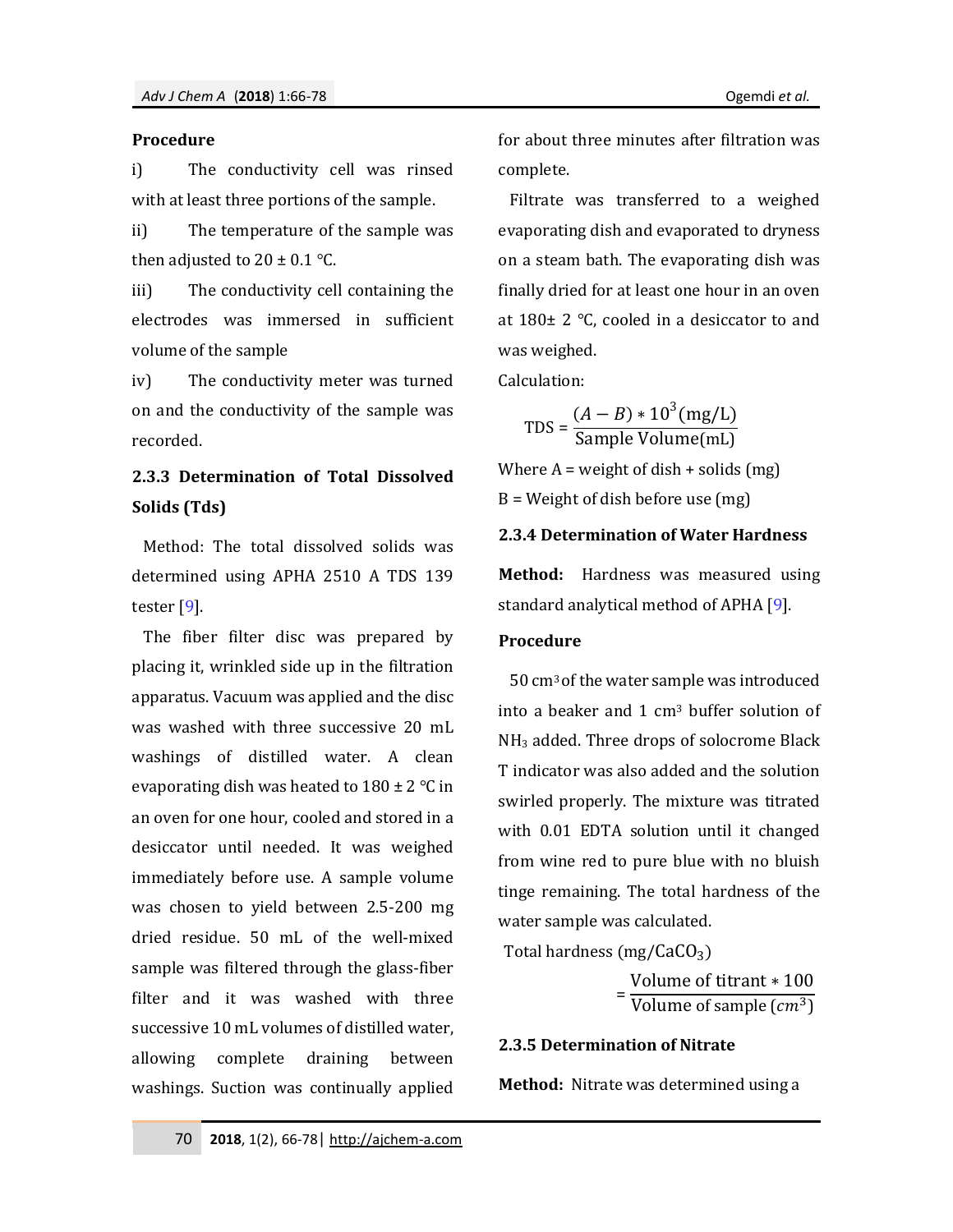PD303 UV spectrophotometer [9].

## **Procedure**

A known volume (50 mL) of the sample was pipetted into a porcelain dish and evaporated to dryness on a hot water bath. 2 mL of phenol disulphonic acid was added to dissolve the residue by constant stirring with a glass rod. Concentrated solution of sodium hydroxide and distilled water was added with stirring to make it alkaline.

This was filtered into a nessler's tube and was made up to 50 mL with distilled water. The absorbance was read at 410 nm using a spectrophotometer after the development of color. The standard graph was plotted by taking concentration along X-axis and the spectrophotometric readings (absorbance) along Y-axis. The value of nitrate was found by comparing absorbance of sample with the standard curve and expressed in mg/L.

#### **Method of Calibration**

Standard nitrate solution was prepared by collecting 50 mL of the stock solution, 2 mL of phenol disulphonic acid added and diluted to 500 mL, to give 1 mL 10 µg. The solution of various strengths ranging from 0.0 (blank) to 1.0 mg/L at the intervals of 0.2 mg/L was prepared by diluting stock solution with distilled water (Table 1).

#### **2.3.6 Determination of Phosphate**

**Method**: Phosphate was measured using 4500-P B.5 and 4500-PE [9].

### **Procedure**

100 mL of the homogenized and filtered sample was pipetted into a conical flask. The same volume of distilled water (serving as control) was also pipetted into another conical flask. 1 mL of 18 M  $H<sub>2</sub>SO<sub>4</sub>$  and 0.89 g of ammonium persulphate were added to both conical flasks and gently boiled for  $1\frac{1}{2}$ hours, keeping the volume of 25-50 cm<sup>3</sup> with distilled water. It was then cooled, one drop of phenolphthalein indicator was added and after being neutralized to a faint pink color with 2 M NaOH. The pink color was discharged by drop wise addition of 2 M HCl, and the solution was made up to 100 mL with distilled water. For the calorimetric analysis, 20 mL of the sample was pipetted into test tubes, 10 mL of the combined reagent added, shaken and left to stand for 10 minutes before reading the absorbance at 690 nm in a spectrophotometer, using 20 m of distilled water plus 1 mL of reagent as reference.

## **Method of Calibration**

 Standard phosphate solution: 219.5 mg of dried AR potassium hydrogen phosphate was dissolved in distilled water and made up to  $1000$  mL, 1 mL=50.0 µg of phosphate. 10 mL of the stock solution was made up to 1000 mL to give 1 mL=0.05 mg. standards of strength ranging from 0 to 0.05 mg/L at intervals of 0.01 mg is prepared by diluting the stock with distilled water (Table 2).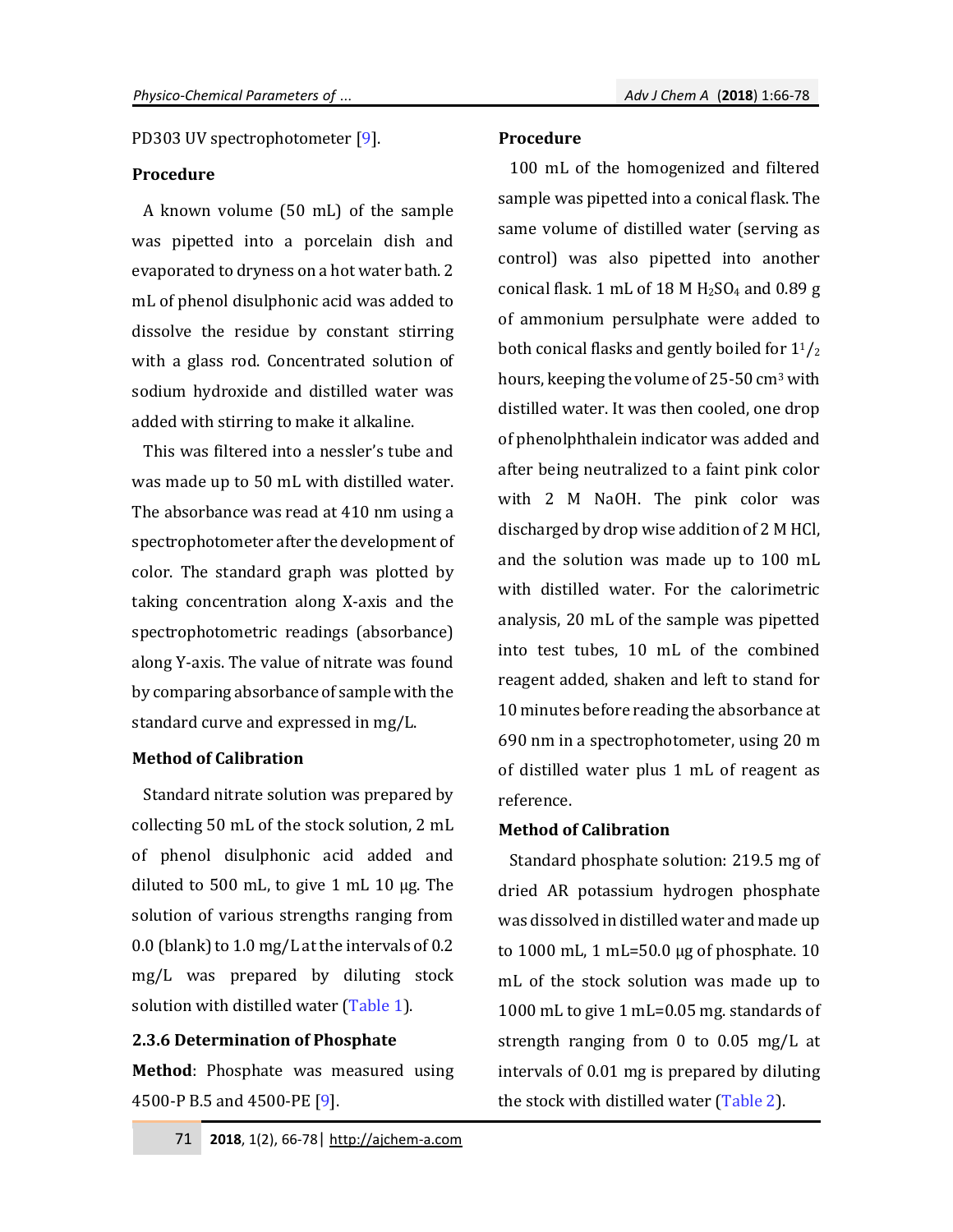| <b>Standard Solution(mL)</b> | Distilled Water(mL) | Concentration (mg/L) | <b>Absorbance</b> |
|------------------------------|---------------------|----------------------|-------------------|
| 0.00                         | 1.00                | 0.00                 | 0.00              |
| 0.20                         | 0.80                | 0.002                | 0.004             |
| 0.40                         | 0.60                | 0.004                | 0.012             |
| 0.60                         | 0.40                | 0.006                | 0.017             |
| 0.80                         | 0.20                | 0.008                | 0.020             |
| 1.00                         | 0.00                | 0.010                | 0.026             |

**Table 1.** Preparation of standard calibration curve for nitrate determination

**Table 2.** Preparation of standard calibration curve for phoshate determination

| <b>Standard Solution(mL)</b> | Distilled Water(mL) | Concentration $(mg/L)$ | <b>Absorbance</b> |
|------------------------------|---------------------|------------------------|-------------------|
| 0.00                         | 1.00                | 0.00                   | 0.00              |
| 0.20                         | 0.80                | 0.001                  | 0.032             |
| 0.40                         | 0.60                | 0.002                  | 0.048             |
| 0.60                         | 0.40                | 0.003                  | 0.066             |
| 0.80                         | 0.20                | 0.004                  | 0.075             |
| 1.00                         | 0.00                | 0.05                   | 0.088             |

## **2.3.7 Determination of Chloride**

**Method:** Chloride was analyzed according to EPHA standard method.

## **Procedure**

A 100 mL of the clear sample was pipetted into an Erlenmeyer flask and the pH was adjusted to 7-10 with either  $H<sub>2</sub>SO<sub>4</sub>$  or NaOH solution. Then, 100 mL of  $K_2CrO_4$  indicator solution was added with standard solution of  $AgNO<sub>3</sub>$  in a permanent reddish brown coloration. The  $AgNO<sub>3</sub>$  titrant was standardized and a reagent blank established. A blank of 0.2-0.3 mL was usually used.

Calculation;

Chloride concentration = Titre value  $(x) \times 10$  $= 10 \times mg/L$ .

## **2.3.8 Determination of Sulphate**

**Method:** sulphate was analyzed according to APHA standard method.

## **Procedure**

250 cm3 of the water sample was evaporated to dryness on a dish. The residue was moistened with a few drops of concentrated HCl and 30 cm3 distilled water was added. This was boiled and then filtered. The dish was rinsed and the filter paper was washed with several portions of distilled water and both filtrate and washings were added together. This was heated to boiling and then  $10 \text{cm}^3$  of  $10\%$  BaCl<sub>2</sub> solution was added, drop by drop with constant steering. The mixture was digested for about 30 minutes, filtered and the filter paper was washed with warm distilled water. It was then ignited, cooled and weighed in an already weighed crucible.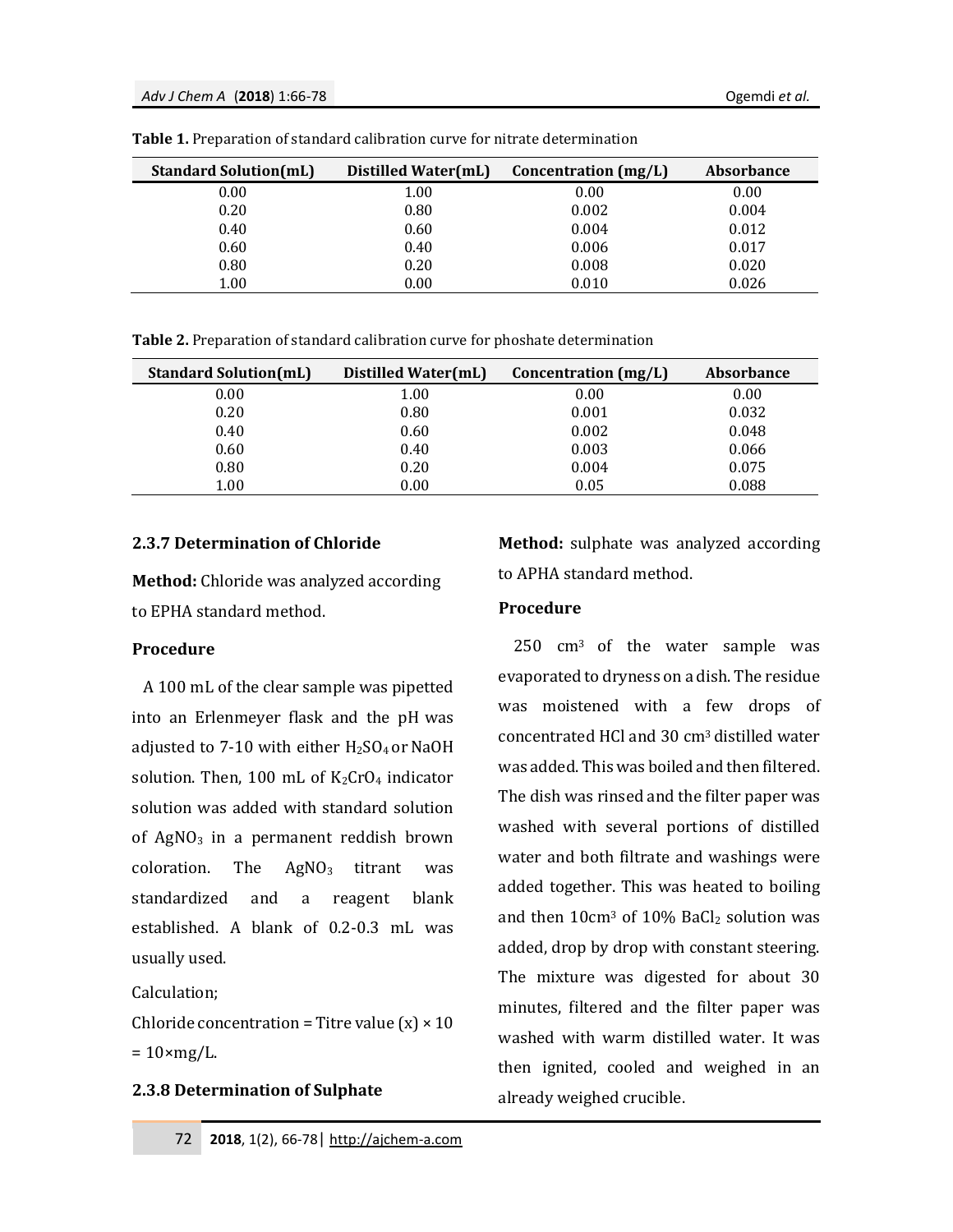## Calculation

 $Mg/dm^3$  SO<sub>4</sub><sup>2-</sup> = mg BaSO<sub>4</sub> × 411.5 cm<sup>3</sup> of water sample.

## **2.3.9. Analysis of Heavy Metals**

Heavy metal analysis was conducted using Varian AA240 atomic absorption spectrophotometer according to the method of American Public Health Association.

## **Principle**

Atomic absorption spectrometer's working principle is based on the sample being aspirated into the flame and atomized when the AAS's light beam is directed through the flame into the monochromator, and onto the detector that measures the amount of light absorbed by the atomized element in the flame. Since metals have their own characteristic absorption wavelength, a source lamp composed of that element is used, making the method relatively free from spectral or radiation interferences. The

**Table 3.** Instrument (AAS) settings

amount of energy of the characteristic wavelength absorbed in the flame is proportional to the concentration of the element in the sample.

#### **Procedure**

The sample was thoroughly mixed by shaking, and 100 mL of it is transferred into a glass beaker of 250 mL volume, to which 5 mL of concentrated nitric acid is added and heated to boil till the volume was reduced to about 15-20 mL, by adding conc. nitric acid in increments of 5 mL till all the residue is completely dissolved. The mixture was cooled, transferred and made up to 100 mL using metal free distilled water. The sample was aspirated into the oxidizing airacetylene flame. When the aqueous sample was aspirated, the sensitivity for 1% absorption was observed. (Table 3 shows the instrumental parameters).

| <b>Metal</b> | Wavelength(nm) | <b>Flame</b> type | Uptake time(sec) |
|--------------|----------------|-------------------|------------------|
| Lead         | 217.0          | Air/acetylene     | 5                |
| Iron         | 248.3          | Air/acetylene     | 5                |
| Zinc         | 213.9          | Air/acetylene     | 5                |
| Copper       | 324.7          | Air/acetylene     | 5                |
| Silver       | 302.5          | Air/acetylene     | 5                |
| Arsenic      | 193.7          | $N_2O/$ acetylene | 5                |
| Magnesium    | 285.2          | Air/acetylene     | 5                |
| Calcium      | 422.7          | $N_2O/$ acetylene | 5                |
| Sodium       | 589.0          | Air/acetylene     | 5                |
| Potassium    | 766.5          | Air/acetylene     | 5                |
| Iron         | 248.3          | Air/acetylene     | 5                |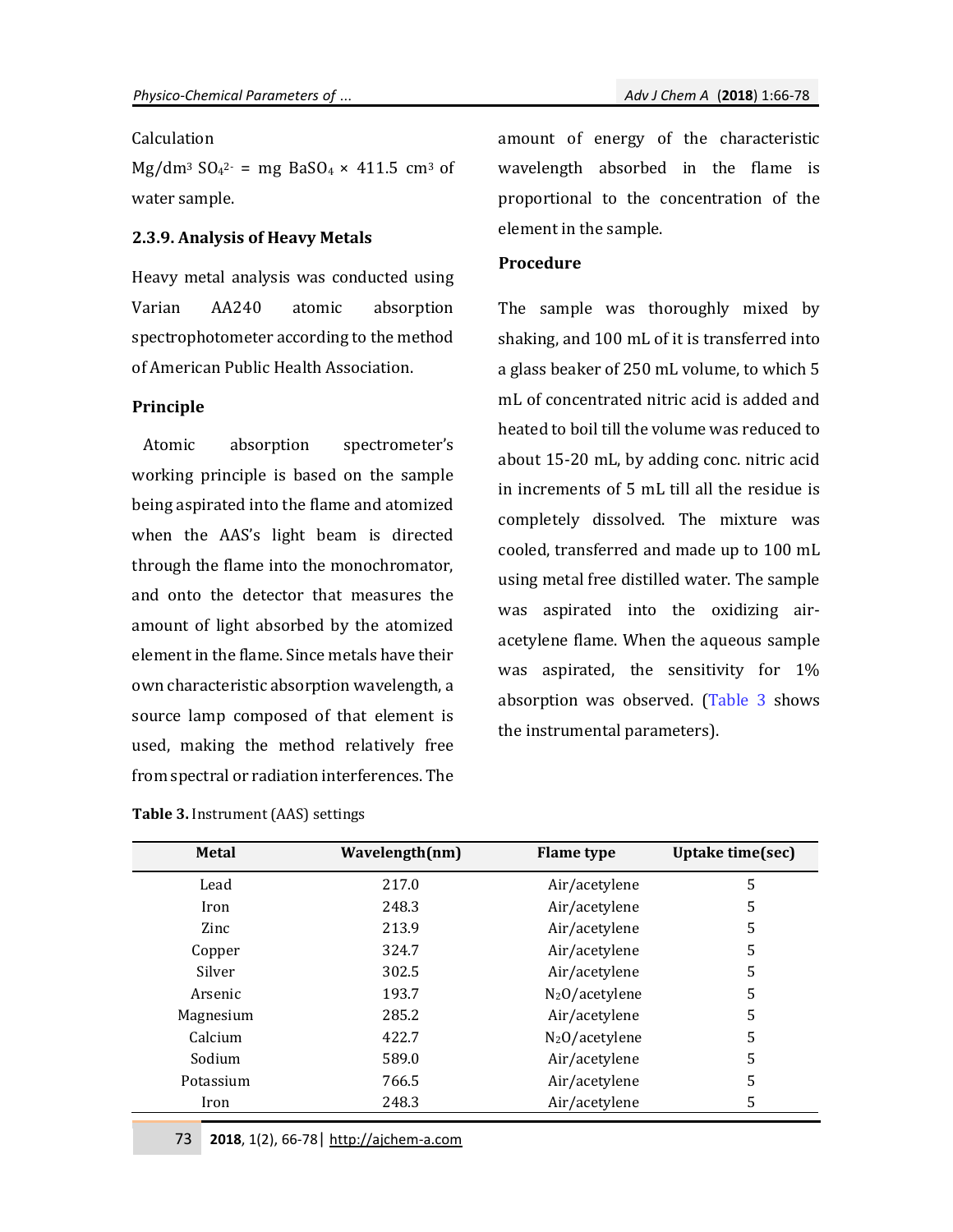#### **3. Results**

| The results of the analysis of the     |  |  |  |
|----------------------------------------|--|--|--|
| physicochemical Parameters are         |  |  |  |
| summarized in Table 4 and Table 5. The |  |  |  |

**Table 4.** Physicochemical results of sample

Federal Environmental Protection Agency's limitation guidelines for effluents [10] to be discharged by the Industry is summarized in Table 6.

| <b>Parameter</b>          | <b>Brewery Industry</b> |
|---------------------------|-------------------------|
| Conductivity $(\mu s/cm)$ | 10460                   |
| pH                        | 2.25                    |
| Turbidity (NTU)           | 847                     |
| TDS (ppm)                 | 485                     |
| Hardness (ppm)            | 2000                    |
| Nitrate $(mg/L)$          | 0.320                   |
| Phosphate (mg/L)          | 0.260                   |
| Chloride (mg/L)           | 3.5                     |
| Sulphate (mg/L)           | 80                      |
| $BOD$ (mg/L)              | 485                     |
| $COD$ (mg/L)              | 172                     |

| Table 5. Elemental analysis results of effluent samples |  |  |  |  |  |
|---------------------------------------------------------|--|--|--|--|--|
|---------------------------------------------------------|--|--|--|--|--|

| <b>Metal</b> | <b>Brewery Industry(ppm)</b> |
|--------------|------------------------------|
| Cadmium      | 0.144                        |
| Cobalt       | 0.020                        |
| Lead         | 0.10                         |
| Copper       | 0.036                        |
| Chromium     | 0.00                         |
| Iron         | 0.00                         |
| Magnesium    | 0.9147                       |
| Nickel       | 0.00                         |
| Manganese    | 0.051                        |
| Zinc         | 0.07344                      |

## **4. Discussion**

The result of the physicochemical analysis of the industrial effluents (Table 4) showed a wide variation in comparison to the approved standard set by the Federal Environmental Protection Agency [10]. Conductivity of water is used as a measure of the total concentration of ionic species or salt content. Though there is no FEPA guideline for conductivity value, the South

African guideline for conductivity in effluent that will be discharged into river is 250 µS m<sup>-1</sup>. The effluent conductivity value of the company was above this acceptable limit. High conductivity values of effluents can increase the salinity of the receiving river, which may result in adverse ecological effects on the aquatic biota. Such high salt concentrations hold potential health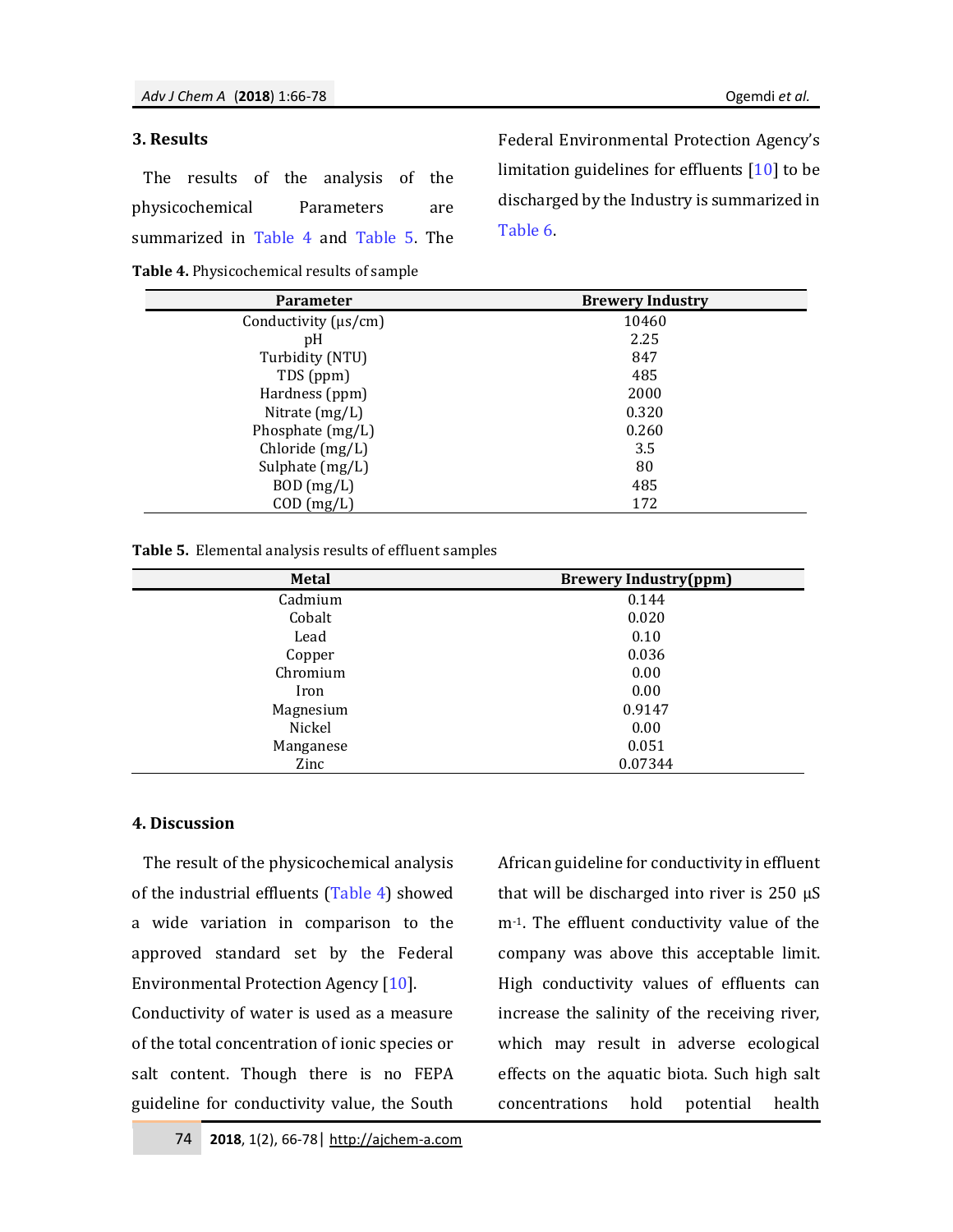| hazards $[11, 12]$ . The pH value of the                       |  |  |  |
|----------------------------------------------------------------|--|--|--|
| Brewery industry (2.25) was exceedingly                        |  |  |  |
| low when compared with FEPA approved                           |  |  |  |
| limit of 6-9. Since pH is a function of hydrogen               |  |  |  |
| ion concentration ( <i>i.e.</i> , $pH = -log[H^+]$ ), the high |  |  |  |
| acidity of the effluents was probably due to                   |  |  |  |

high concentration of hydrogen ion [H+] in the effluents. When effluents with low pH have their ways into water bodies, it causes growth inhibition of bacteria species in the receiving water body [13, 14].

**Table 6.** Effluent limitation guidelines in Nigeria for all categories of industries units in milligram per litre (mg/L)

| <b>Parameters</b>                   | Limit for discharge |
|-------------------------------------|---------------------|
| Temperature                         | $< 40^{\circ}$ C    |
| PH                                  | $6 - 9$             |
| BOD at 20°C                         | 50                  |
| Total suspended solids              | 30                  |
| Total dissolved solids              | 2,000               |
| Chloride (as Cl)                    | 600                 |
| Sulphate (as S02)                   | 1000                |
| Sulphide (as $S^2$ )                | 0.2                 |
| Cyanide (as CN-)                    | 0.1                 |
| Oil and grease                      | 20                  |
| Nitrate (as N03-)                   | 10                  |
| Phosphate (as $P04^3$ )             | 10                  |
| Arsenic (as As)                     | 0.1                 |
| Barium (as Ba)                      | 5                   |
| Tin (as Sn)                         | 10                  |
| Iron (as Fe)                        | 20                  |
| Manganese (as Mn)                   | 5                   |
| Phenolic compounds (as phenol)      | 0.2                 |
| Chlorine (free)                     | 1.0                 |
| Cadmium, Cd                         | $\leq 1$            |
| Chromium (trivalent and hexavalent) | $\leq 1$            |
| Copper                              | $\leq 1$            |
| Lead                                | $\leq 1$            |
| Mercury                             | 0.05                |
| Nickel                              | < 1                 |
| Selenium                            | $\leq 1$            |
| Silver                              | 0.1                 |
| Zinc                                | $\leq 1$            |
| Total metals                        | 3                   |
| Calcium (as $Ca^{2+}$ )             | 200                 |
| Magnesium (as $Mg^{2+}$ )           | 200                 |
| Boron (as B)                        | 5                   |
| Polychlorinated Biphenyl (PCBs)     | 0.003               |
| Pesticides (Total)                  | ${}< 0.01$          |
| Alpha emitters, µc/mL               | $10 - 7$            |
| Beta emitters, µc/mL                | $10-6$              |
| Coliform (daily average)            | 500 MN/100mL        |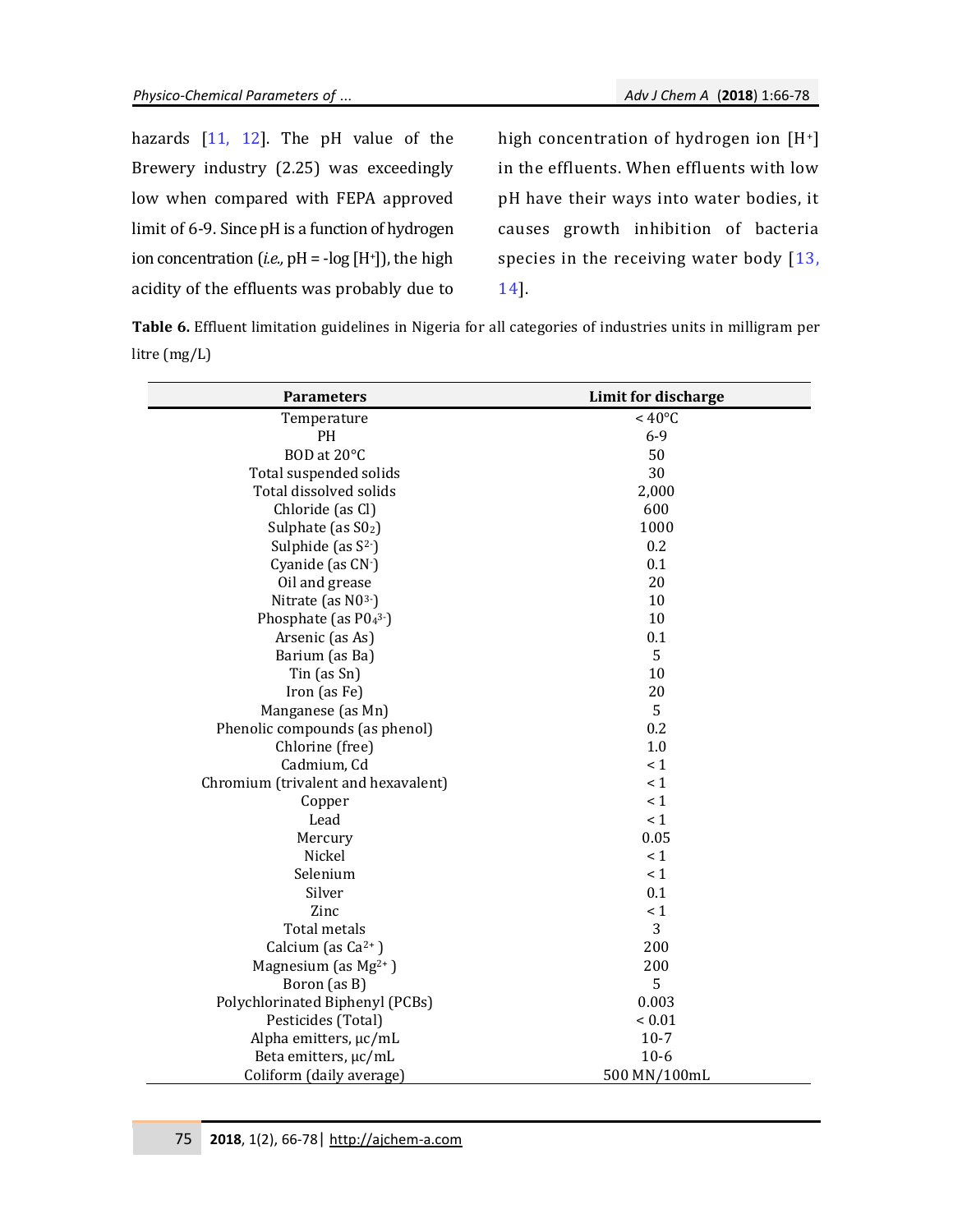The ineffectiveness of the effluent treatment plant of the Brewery industry could be attributed to the high acidity of their effluents, since effluents with low pH values can cause the impairment or malfunctioning of certain physico-chemical treatment processes [15].

The BOD values of the company exceeded the FEPA approved limit of 50 mgL-1. High BOD values are hazardous for the survival of the aquatic biota in the receiving stream because oxygen is utilized by aquatic species to oxidize organic matter:  $CH<sub>2</sub>O + O<sub>2</sub> = CO<sub>2</sub> +$  $H<sub>2</sub>O$  [7]. BOD represents the amount of oxygen utilized when the organic matter in a given volume of water is degraded biologically. It is a measure of the productivity of a particular water body. Any water body with has high BOD value, is starved of oxygen and needs more oxygen to completely degrade the organic life in it.

The value of Total dissolved oxygen (TDS) for the brewery industry is within the limit stated by FEPA (2000 ppm). TDS is a measure of the combined content of all organic and inorganic substances contained in water. However, TDS is not generally considered a primary pollutant (*i.e.,* it is not deemed to be associated with health effects), it is used as an indication of aesthetic characteristics of drinking water and as an aggregate indicator of the presence of a broad array of chemical contaminants.

Chemical oxygen demand COD for the company was very high (more than two times the FEPA limit of 80 ppm). This showed that the effluents were seriously contaminated with organic pollutants, since COD is indirectly used to measure the amount of organic compounds in water.

Turbidity is a measure of the degree to which water loses its transparency due to the presence of suspended particulates; the more total suspended solids in water, the murkier it seems and the higher the turbidity. The turbidity of the effluents of the Brewery industry was 847 NTU. This figure is exceedingly high compared to the turbidity limit of 5 NTU for drinking water as stipulated by FEPA (though the limit for effluents was not stated). The suspended particles absorb heat from the sunlight, making turbid waters become warmer, and so reducing the concentration of oxygen in the water. The suspended particles also scatter the light, thereby decreasing the photosynthetic activities of aquatic plants and algae.

The hardness of the industrial effluent was 2000 ppm for the Brewery industry. This Figure was very high compared with the 200 ppm permissible limit for drinking water. Hard drinking water is generally not harmful to health, but can cause calcification of taps, boilers, kettles and other equipment used for handling water. Hard water is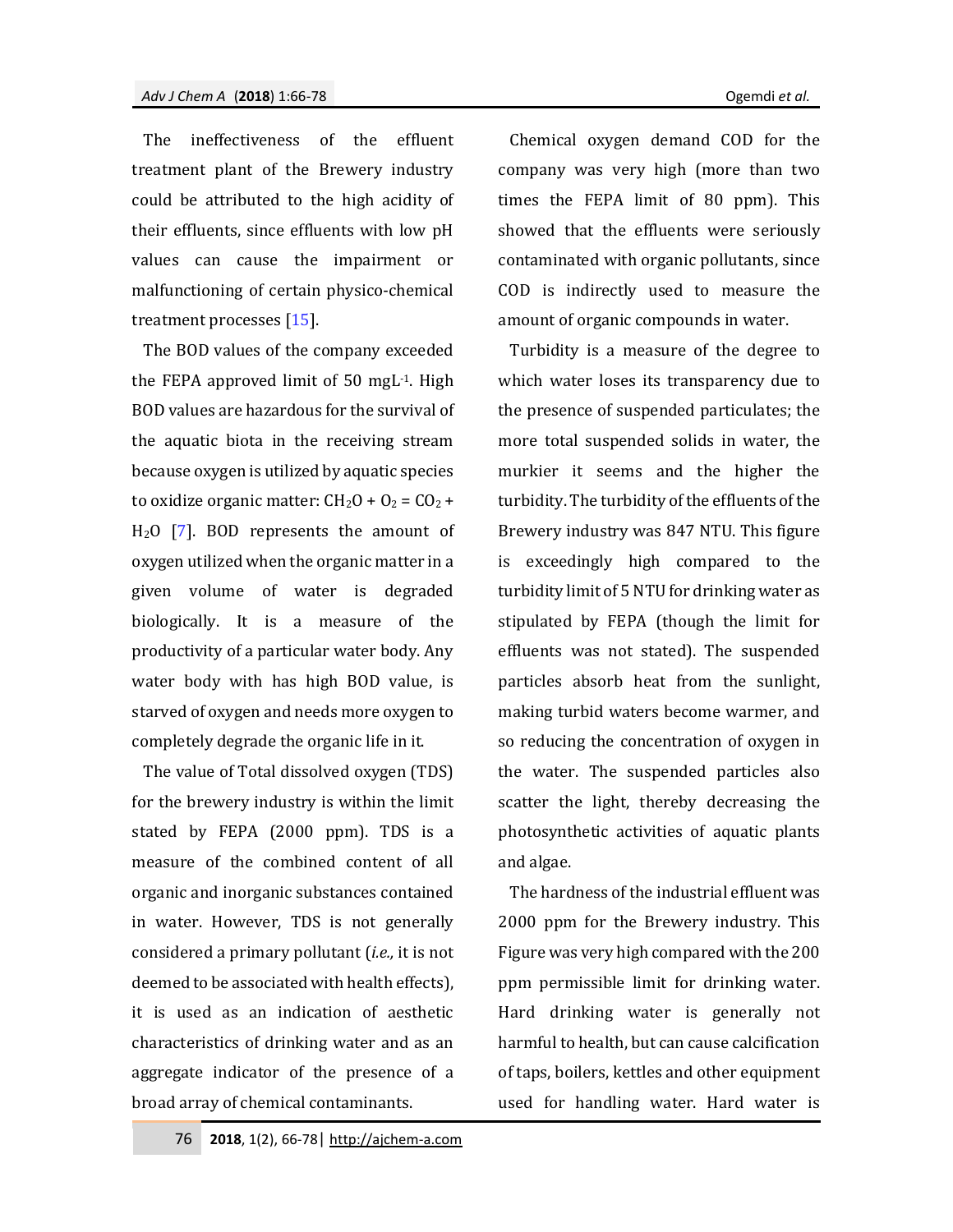characterized by high mineral content; in domestic settings, hard water is often indicated by a lack of suds formation when soap is agitated in water.

The values of other physico-chemical parameters (nitrate, phosphate, chloride and sulphide) for the Brewery industry fell within the approved limit set by the FEPA, 1991. Phosphates and nitrates are required in small amounts for growth and metabolism of plants and animals. However, these minerals can be harmful in excess quantities as they can cause algae bloom and reduction in the amount of oxygen in water thereby causing the death of aquatic animals.

When sulphates exceed the recommended limit, it can have a negative impact on public health, potentially causing diarrhea which can be more of a problem in infants, the elderly and people with underlying health conditions. Chlorine on the other hand causes environmental problems and it is also harmful to living organisms in water and in the soil.

The accumulation of metals in an aquatic environment has direct consequences to man and to the ecosystem. Some metals like Zn and Cu are needed for metabolism in organisms. Interest in such metals lies in the thin line between their toxicity and essentiality. Some metals like Al, Cd and Pd are extremely toxic even at trace levels.

From the results of the elemental analysis of the industrial effluent of the company, the values for Cd, Co, Cr, Fe, Mg, Ni, Mn and Zn fell within the range of the limit set by FEPA, 1991. The concentrations of Lead and Copper in the effluents of the Brewery industry were within the range of FEPA approved limit.

Lead in drinking water can cause a variety of adverse health effects. In babies and children, exposure to lead in drinking water above the action level can result in delays in physical and mental development, along with slight deficits in attention span and learning abilities. In adults, it can cause increase in blood pressure. Adults who drink this water over many years could develop kidney problems or high blood pressure.

Some people who drink water containing copper in excess may with short term exposure experience gastrointestinal distress, and with long term exposure may experience liver or kidney damage.

## **5. Conclusion**

The study has shown that the Brewery Industry effluents had their BOD, COD, EC, Turbidity and Color above the required WHO/FEPA standards. This undoubtedly has negative impacts both on the environment and the living things including human beings. Since the result of analyses have shown that the Brewery Industry effluents are not well-treated, it has been